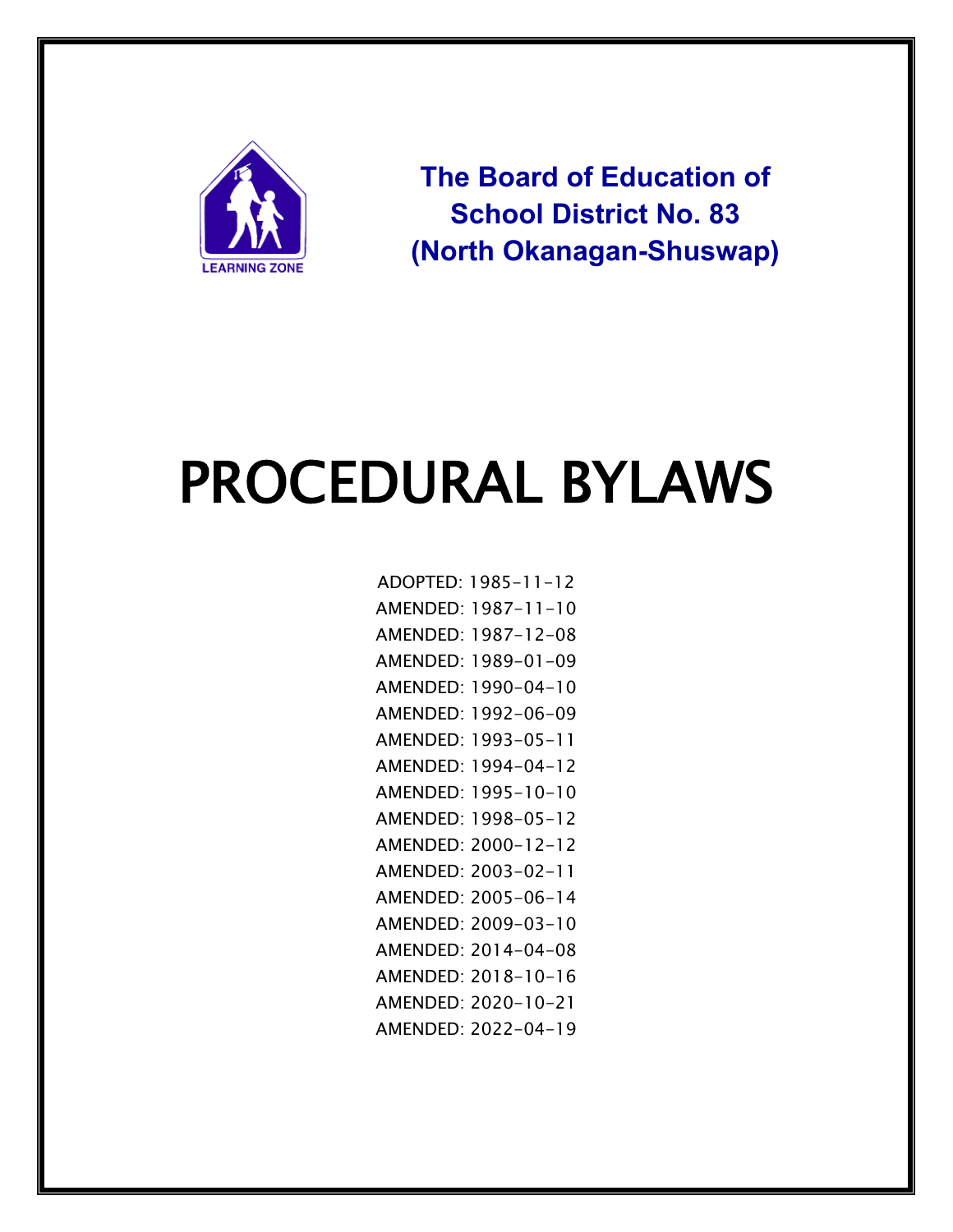# THE BOARD OF EDUCATION OF SCHOOL DISTRICT NO. 83 (NORTH OKANAGAN-SHUSWAP) PROCEDURAL BYLAWS

# **Inaugural Meeting**

- 1.1 The Board shall meet in November following each general trustee election at a time, place and location as determined by the Board.
- 1.2 The Chairperson of the inaugural meeting shall be the Secretary Treasurer until such time as the Board Chairperson has been elected.
- 1.3 The Secretary Treasurer or the local Provincial Court Judge shall administer the two oaths of office; the Declaration by Trustee and the Oath of Confidentiality.
- 1.4 The Interim Chairperson shall announce results of trustee elections.
- 1.5 The Interim Chairperson shall call for nominations for Board Chairperson three times and declare nominations closed. A secret ballot shall be held and the person receiving more than one half of the total number of votes cast shall be declared elected. If no person receives a clear majority, that person with the least number of votes shall be dropped from the nominees and a further ballot conducted. Any vote involving only two trustees that ends in a tie vote shall result in the appointment of an Interim Chairperson to serve until a (special) meeting is held at which time the nomination and election process will be repeated. The Interim Chairperson shall be selected from the first available trustee in the following order:
	- a) The most recent Chairperson;
	- b) The most recent Vice Chairperson;
	- c) The two remaining trustees nominated for chairperson by drawing lots.
- 1.6 Following the election of Board Chairperson, the Vice Chairperson shall be elected.

# **Annual Election of Officers of the Board**

- 2.1 In years when inaugural meetings are not necessary, the Board shall meet at a time, place and location as determined by the Board to elect the officers of the Board. This will normally be done annually; however, the *School Act* allows an election at any time.
- 2.2 The Chairperson of the meeting shall be the Secretary-Treasurer until such time as the Board Chairperson has been elected.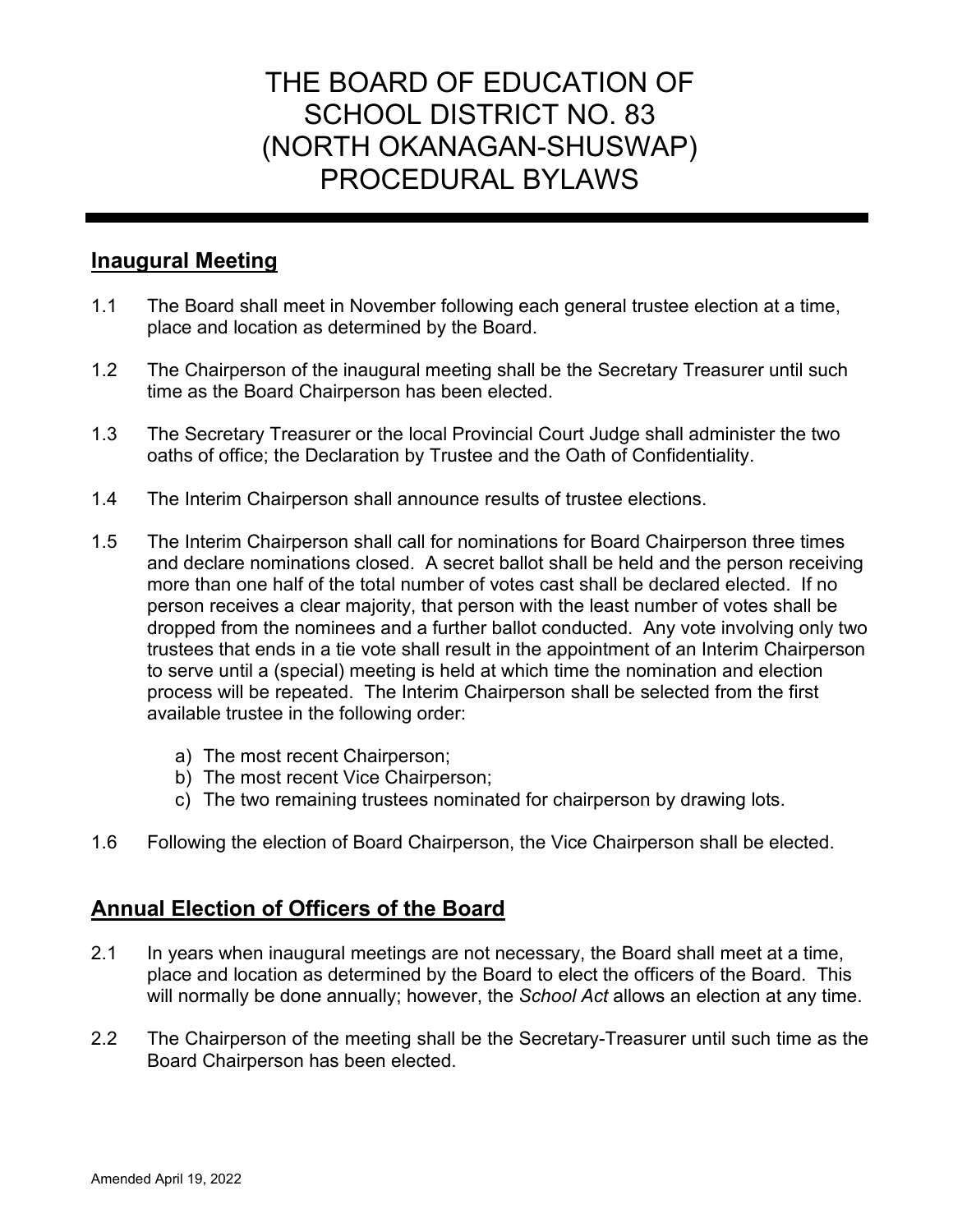- 2.3 The Interim Chairperson shall call for nominations for Board Chairperson three times and declare nominations closed. A secret ballot shall be held and the person receiving more than one half of the total number of votes cast shall be declared elected. If no person receives a clear majority, that person with the least number of votes shall be dropped from the nominees and a further ballot conducted. Any vote involving only two trustees that ends in a tie vote shall result in the appointment of an Interim Chairperson to serve until a (special) meeting is held at which time the nomination and election process will be repeated. The Interim Chairperson shall be selected from the first available trustee in the following order:
	- a) The most recent Chairperson;
	- b) The most recent Vice Chairperson;
	- c) The two remaining trustees nominated for Chairperson by drawing lots.
- 2.4 Following the election of Board Chairperson, the Vice Chairperson shall be elected.

# **Regular Public Meetings**

- 3.1 During the period September to June in each school year, a regular meeting should be held at least once per month. The time and location will be determined by the agenda setting committee.
- 3.2 The quorum for a regular meeting shall be a majority of trustees holding office at that time.
- 3.3 At the appointed time for commencement of a meeting, the presiding officer shall ascertain that a quorum is present before proceeding to the business of the meeting. If a quorum has not been made within one-half hour after the appointed time, the meeting shall stand adjourned until the next regular meeting date or until another meeting shall have been called in accordance with these bylaws.

If, prior to the meeting, the Chair and/or the Secretary Treasurer have received information suggesting there will not be a quorum, the meeting may be cancelled and attempts will be made to contact all Trustees.

- 3.4 The Order of Business at all regular board meetings shall cover the following items, the order of which will be determined by the agenda setting committee:
	- a. Approval of the agenda;
	- b. Approval of minutes of prior meetings;
	- c. Approval of general statement regarding in-camera meetings;
	- d. Business Arising;
	- e. Receiving delegations;
	- f. Superintendent's Report;
	- g. Educational Component;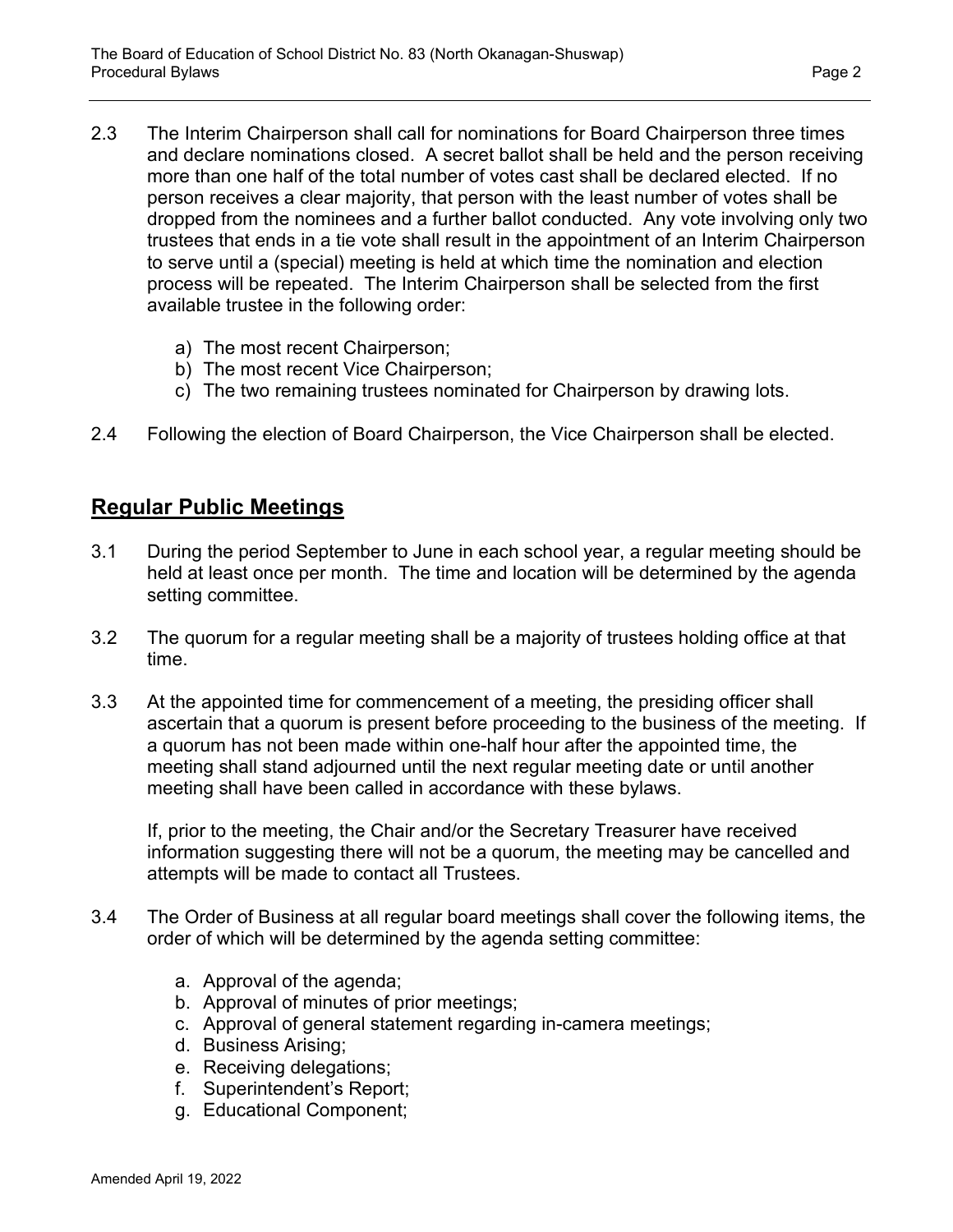- h. New Business;
- i. Committee Reports;
- j. Equity, Diversity, and Inclusion;
- k. Board Correspondence;
- l. Trustee Reports;
- m. Public Question Period.
- 3.5 A change to the prescribed order of business may be proposed by any trustee and shall require majority consent, without debate.
- 3.6 The written agenda and notice of meetings shall be prepared by the Secretary Treasurer under the direction of the Chairperson. Written notice of each meeting, together with the proposed agenda, must be given at least 48 hours in advance to each trustee by delivery to the place designated by each trustee.
- 3.7 Minutes shall be kept by the Secretary of the Board of all proceedings of the Board, with the minutes to be concise and to detail proceedings of the Board, but not the contents of speeches.
- 3.8 All meetings shall stand adjourned at three hours after their commencement.
- 3.9 All Regular Public meetings of the Board shall be open to the public and no person shall be excluded except for improper conduct.
- 3.10 The presiding officer may expel and exclude from a Board meeting, any person whom they consider has been guilty of improper conduct.
- 3.11 Fifteen minutes will be set aside on each regular Board Meeting Agenda to give members of the public an opportunity to put one or two questions to the Board. The Board welcomes questions of a general nature, but the primary purpose of the "Public Question Period" is to ask questions about the Board's policies or operations. The Question Period is not a platform for presentations or personal statements. The Chairperson may refer the question to a senior staff member or to the appropriate Board Committee Chairperson. Whenever possible, the questions will be answered immediately. If not, it will be deferred to a later date when all the information is available.
- 3.12 A review of Board operations, procedures and Procedural Bylaws will be conducted at a time and place to be determined by the Board.

# **Closed In-Camera Session**

4.1 The Board may convene a meeting without the public, or without the public and staff present, at which matters of a confidential nature shall be discussed. No trustee shall disclose to the public, the proceedings of a closed meeting unless a resolution has been passed at the closed meeting to allow disclosure.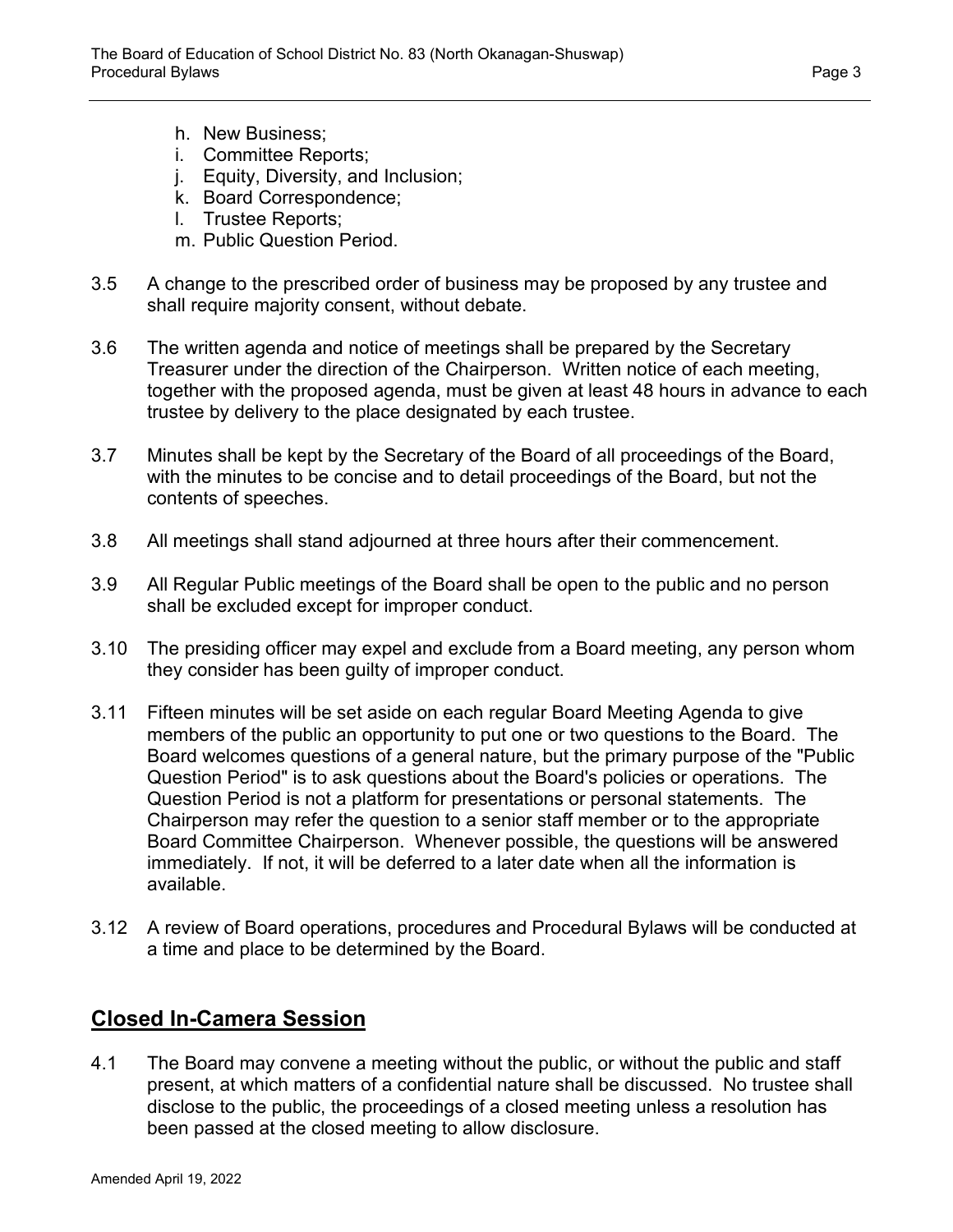- 4.2 Minutes of a closed meeting shall be kept in the same manner as a regular meeting but shall be approved only by the Board in a closed meeting and shall not be filed with the minutes of the regular meetings.
- 4.3 A general summary of matters discussed and the nature of decisions made at incamera meetings shall be prepared following each meeting and, after approval of the in-camera meeting minutes, this statement will be attached to the agenda of the regular meeting immediately following.
- 4.4 Unless otherwise determined by the Board, the following matters shall be considered in closed session:
	- a. Student disciplinary cases;
	- b. Information regarding appointment, employment or dismissal of an employee;
	- c. Matters of collective negotiations with employees;
	- d. Matters related to the purchase or sale of land;
	- e. Matters of a personal nature that are subject to the Freedom of Information and Protection of Privacy Act;
	- f. Other matters as deemed necessary by the Board.
- 4.5 Confidential information of in-camera meetings shall be maintained and information that is to be conveyed from an in-camera meeting shall be done by the district administration. The first time in a trustee's career that they disclose confidential information; the Board will discuss the violation at an in-camera meeting. If the offence is repeated, the Board will discuss the violation at a public meeting, and in keeping with the new educational philosophy, the chair may publicly reprimand the offending trustee. The trustee may also be barred from future in-camera meetings, as per the *School Act*.

## **Special Meetings**

- 5.1 A special meeting of the Board, either Public or In-Camera, may be called by the Chairperson, or upon written request of a majority of the trustees, by the Secretary Treasurer. No business other than that for which the meeting was called shall be conducted at the meeting.
- 5.2 Written notice of a special meeting and an agenda shall be given to each trustee at least 48 hours in advance of the meeting. Delivery of a written notice and the agenda may be waived by a majority vote, provided all reasonable steps have been taken to notify all trustees of the meeting.

# **Chairperson, Vice Chairperson and Presiding Officers**

6.1 The Chairperson shall preside at all meetings of the Board but may vacate the chair in order to substantially enter debate or move or second a motion.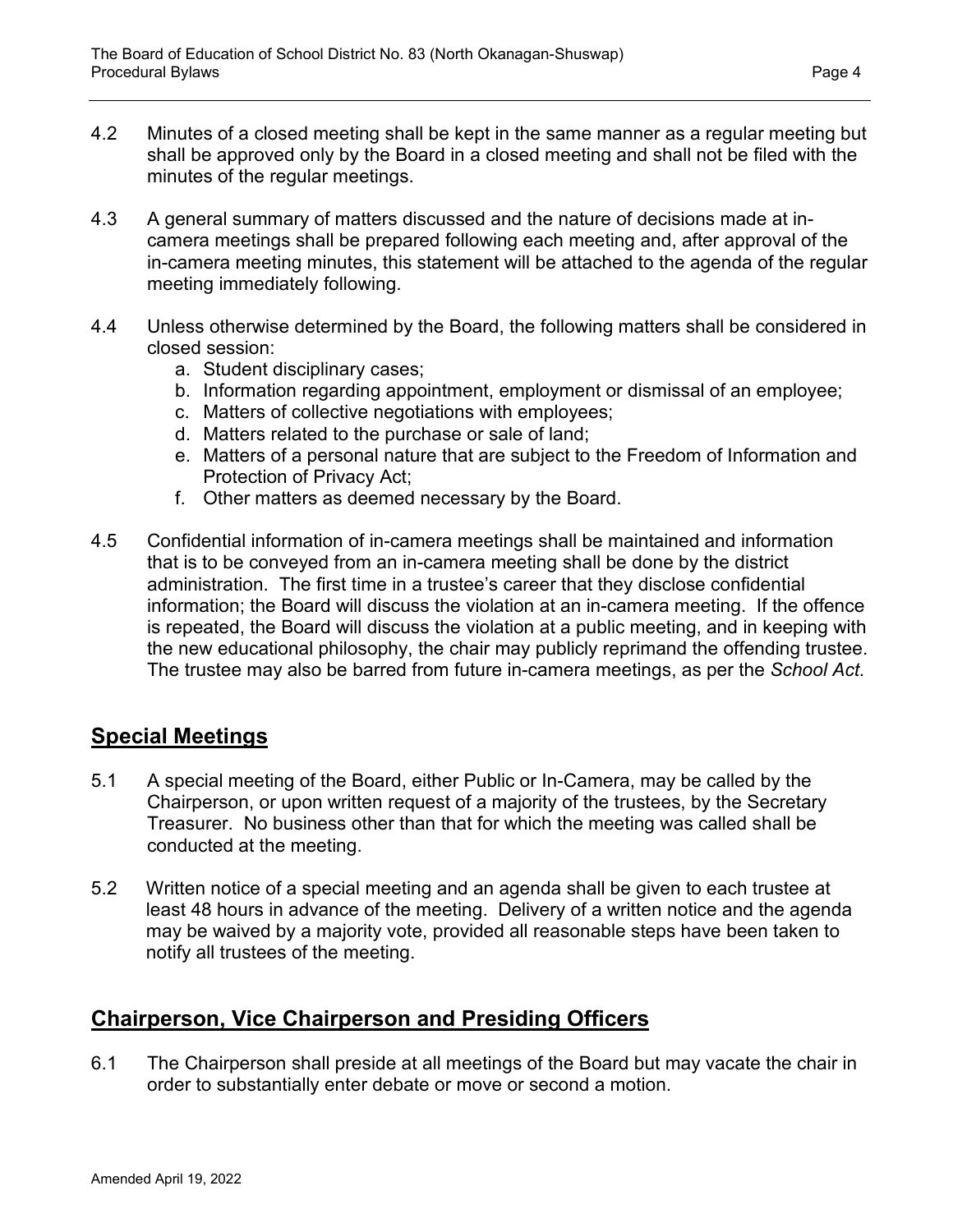- 6.2 The Vice Chairperson shall preside in the absence of the Chairperson or when the Chairperson vacates the chair.
- 6.3 In the event that neither the Chairperson nor the Vice Chairperson are able or willing to take the chair, the presiding officer shall be such person as the Board may elect for that meeting.
- 6.4 The Chairperson and Vice Chairperson shall be elected for a term of one year at the first meeting after October 31 each year. Elections may be called by simple majority vote on motion, and any one of them may be replaced before their terms expire.
- 6.5 The presiding officer shall rule on all points of order and shall state his reasons and the authority for ruling when making a ruling. The presiding officer's ruling shall be subject to appeal to the Board. An appeal may only be requested immediately after a ruling and before resumption of business.
- 6.6 In discussing matters with a delegation, the Chairperson of the Board shall act as spokesperson. Trustees should restrict their questions, through the chair, to clarification of the content of the submission or request.

# **Rules of Order**

- 7.1 These bylaws are to apply and take precedence over any other rules of order or procedural rules, unless they are in conflict with the *School Act* or other provincial law. Where these bylaws appear to conflict with any other Rules of Order, these bylaws shall apply. The current edition of Robert's Rules of Order shall govern points of order and procedures not provided for in the *School Act* or in these bylaws.
- 7.2 To the extent that is reasonable, the sections of these bylaws concerning the conduct of meetings are intended to facilitate meetings, rather than to restrict meetings. The primary intent is that the spirit of these bylaws be followed. Therefore, with the tacit agreement of the board, minor deviations from these procedural bylaws may be allowed by the presiding officer in order to facilitate meetings.
- 7.3 At the explicit request of any one or more board members, the presiding officer must enforce these bylaws strictly, either for the duration of a meeting or in dealing with the motion in question, according to the request. These bylaws can not be applied retroactively, and there are to be no consequences from, or recourse because of, deviations before the explicit request for strict enforcement was made.
- 7.4 The Board may adopt a procedural rule for one meeting by resolution of a majority of two-thirds of the trustees present at the meeting. A rule other than the requirement for notice of meetings may be suspended by unanimous consent of the trustees present.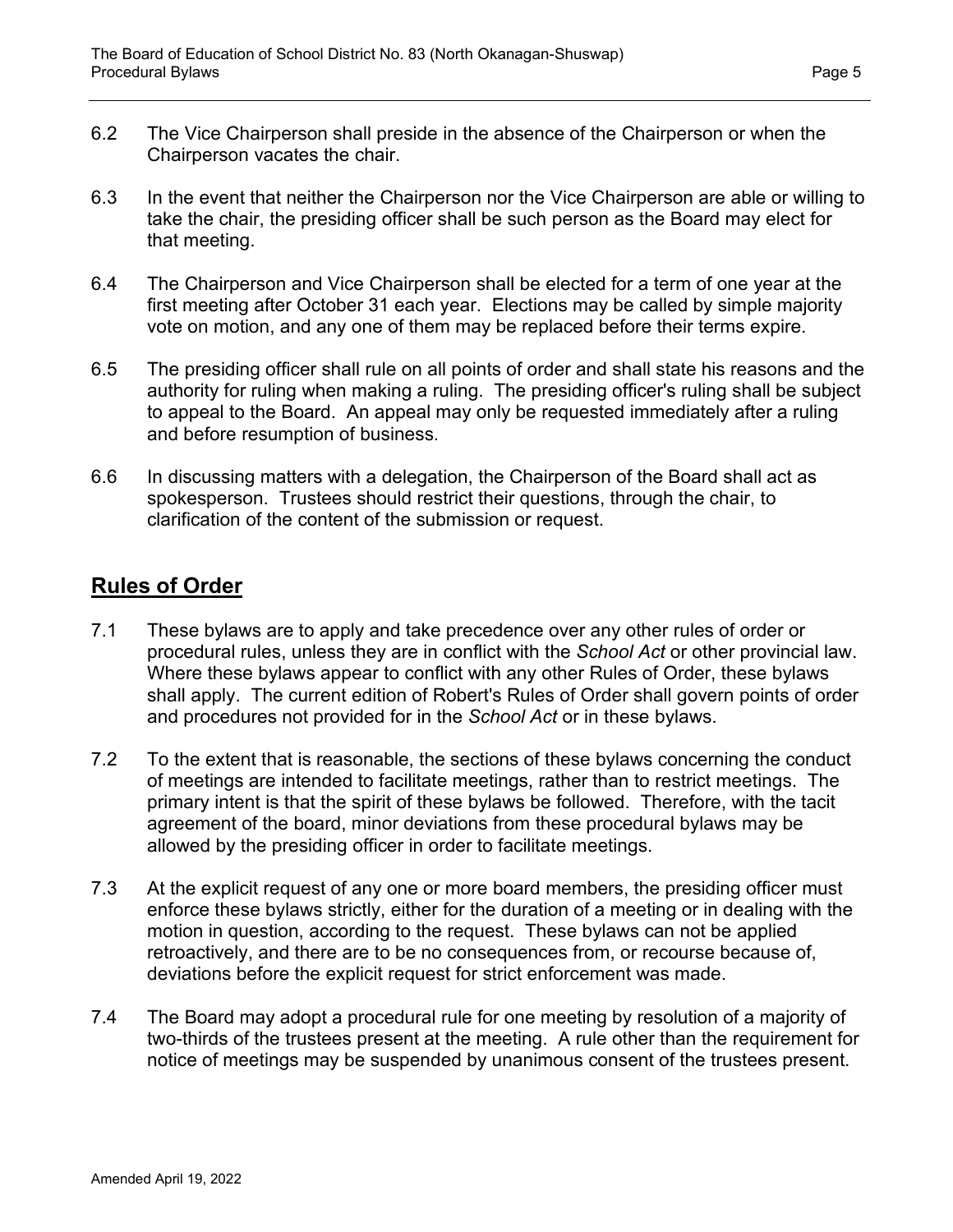- 7.5 These procedural bylaws may be amended by resolution of at least two-thirds (2/3) of the entire board approving the amendment. Notice of intention to propose the amendment must be given at the previous meeting and Trustees must be given at least 48 hours' notice.
- 7.6 The presiding officer's ruling on a point of order shall be based on these procedural rules, as stated in Article 8.1 herein.
- 7.7 An appeal of a ruling of the presiding officer shall be decided without debate by a majority vote of trustees present. When an appeal is successful it does not necessarily set a precedent.
- 7.8 All motions shall be decided by a vote; neither the mover nor the seconder shall be recorded in the minutes.
- 7.9 A copy of the Board's procedural bylaws and all amendments thereto shall be filed with the Ministry of Education.

#### **Motions**

- 8.1 Motions shall be phrased in a clear and concise manner so as to express an opinion or achieve a result. A preamble does not form part of a resolution when passed.
- 8.2 The presiding officer may divide a motion containing more than one subject if the presiding officer feels this would produce a fairer or clearer result and the same shall be voted on in the form in which it is divided.
- 8.3 No motion other than to postpone consideration of a question, or a procedural motion, shall be repeated during the calendar year except by the rescinding process.
- 8.4 All motions shall be seconded.
- 8.5 All motions are debatable except the following:
	- a. Motion for adjournment of debate or for adjournment of a meeting unless such a motion contains a time for recommencement of debate or for a new meeting;
	- b. Motion to fix time for adjournment of a meeting;
	- c. Motion to proceed to the next business;
	- d. Motion to go into committee of the whole or closed session;
- 8.6 All motions shall be subject to amendment except the following:
	- a. Motion that the question be now put;
	- b. Motion for adjournment of debate or adjournment of a meeting;
	- c. Motion to table unless such a motion contains a date for further consideration of the matter tabled;
	- d. Motion to refer to committee;
	- e. Motion to proceed to next business.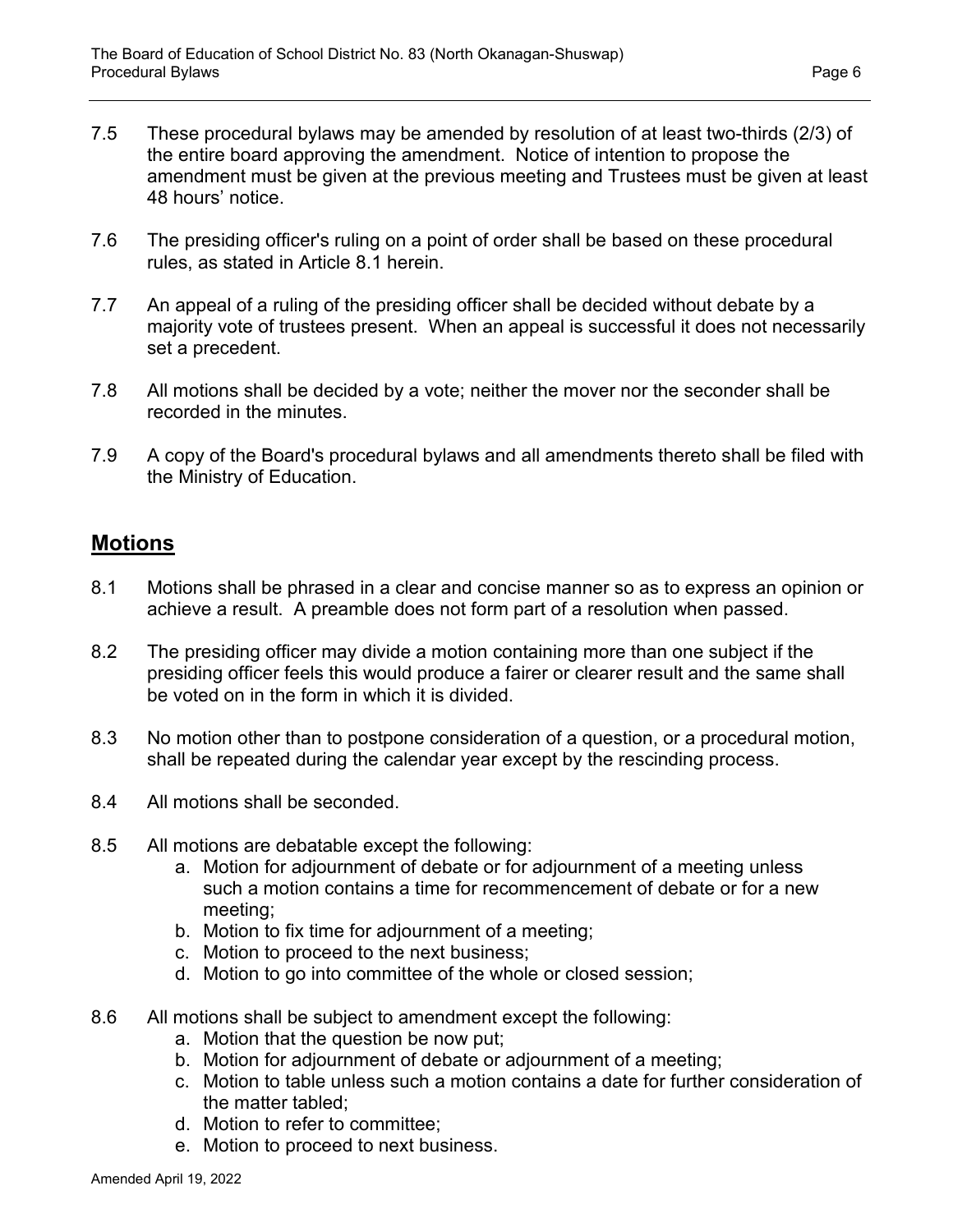8.7 An amendment to a motion does not require notice. Only one amendment to an amendment shall be allowed and the same shall be dealt with before the amendment is decided. Amendments must be strictly relevant to the main motion and not alter in a material way or be contrary to the principle embodied in the main motion.

# **Reconsideration and Rescind**

- 9.1 A motion to reconsider can only be made the day on which the original motion was voted upon, and by a member who voted on the prevailing side. It may be seconded by any member. It is debatable if the motion proposed to be reconsidered is debatable. No question can be reconsidered twice. A two-thirds (2/3) vote is required for approval.
- 9.2 Motions to rescind a motion previously adopted can be considered only if notice of motion has been given at a previous meeting where trustees were given at least 48 hours' notice, and if no action has been taken which it is too late to undo. Such motions are debatable. There is no time limit for these motions, and they can be moved by any member. A two-thirds (2/3) vote is required for approval.

# **Debate**

- 10.1 Debate shall be strictly relevant to the motion before the meeting and the presiding officer shall warn speakers who violate this rule.
- 10.2 No trustee shall speak until recognized by the Chairperson.
- 10.3 After posing a question during debate and receiving an initial response to the question, a trustee may ask up to two additional questions in order to clarify matters of concern to the trustee.
- 10.4 The mover of a motion shall have the right to open and close debate. Unless authorized by the Chair, no trustee shall speak for a period in excess of three minutes at one time. The Chairperson may caution a trustee who persists in tedious and repetitious debate and may direct the trustee to discontinue if the trustee persists.
- 10.5 A point of privilege (a matter dealing with the rights or interests of the Board as a whole or of a trustee personally), may be raised at any time and shall be dealt with forthwith before resumption of business.
- 10.6 No trustee shall interrupt another trustee who has the floor except to raise a point of order or a point of privilege.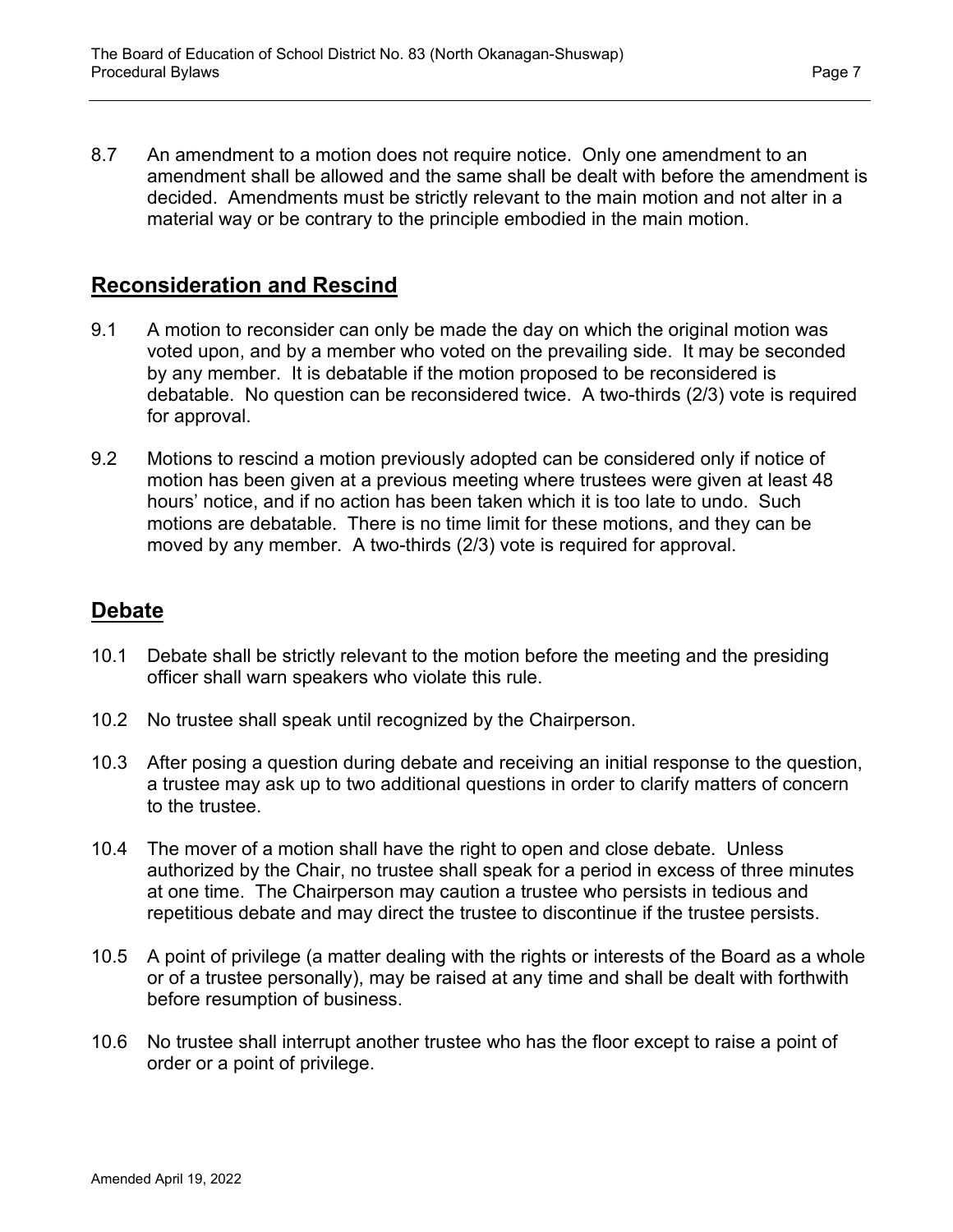# **Voting**

- 11.1 All trustees present at a meeting must vote although a trustee must abstain from voting in the event that the trustee has a conflict of interest by reason of having a direct pecuniary interest in a vote. A trustee may also abstain from voting if the trustee states at the meeting his/her reasons thereon.
- 11.2 The Chairperson may vote at the same time as the other members of the Board and, in the case of equality of votes for and against a motion, the question is resolved in the negative and the Chairperson shall so declare.
- 11.3 All questions shall be decided by a majority of the votes of the trustees present and voting, save as otherwise provided by these bylaws or the *School Act*.

# **Committees**

- 12.1 The Chairperson after consulting with the Vice Chairperson shall appoint the members to each committee as soon as practical after each election of officers. The appointments to those committees and organizations that are regional and provincial will be made after consultation with the Board as a whole.
- 12.2 There shall be the following standing committees:
	- a. Policy
	- b. Labour Relations
	- c. Education Directions
	- d. Finance & Facilities/Audit
	- e. Partner Group Liaison

An advisory Budget Committee shall be struck annually, and will report recommendations to the Board through the Finance & Facilities/Audit Committee.

- 12.3 Members of the Board may attend meetings of any of its committees and may be allowed to take part in any discussion or debate with the prior permission of the Committee Chairperson prior to the meeting.
- 12.4 If a trustee not on the committee wishes an item discussed at a committee session, the trustee will bring the matter to the attention of the Chairperson of that committee, who will decide either to speak on the matter or invite the trustee to speak on the matter. The trustee will speak only on the matter and participate in the debate to provide any clarification requested by committee members.
- 12.5 a. The rules applying in regular or special meetings shall be observed in committee of the whole and in standing committees so far as they may be applicable.
	- b. Debate in committee of the whole must be strictly relevant to the item or clause under consideration.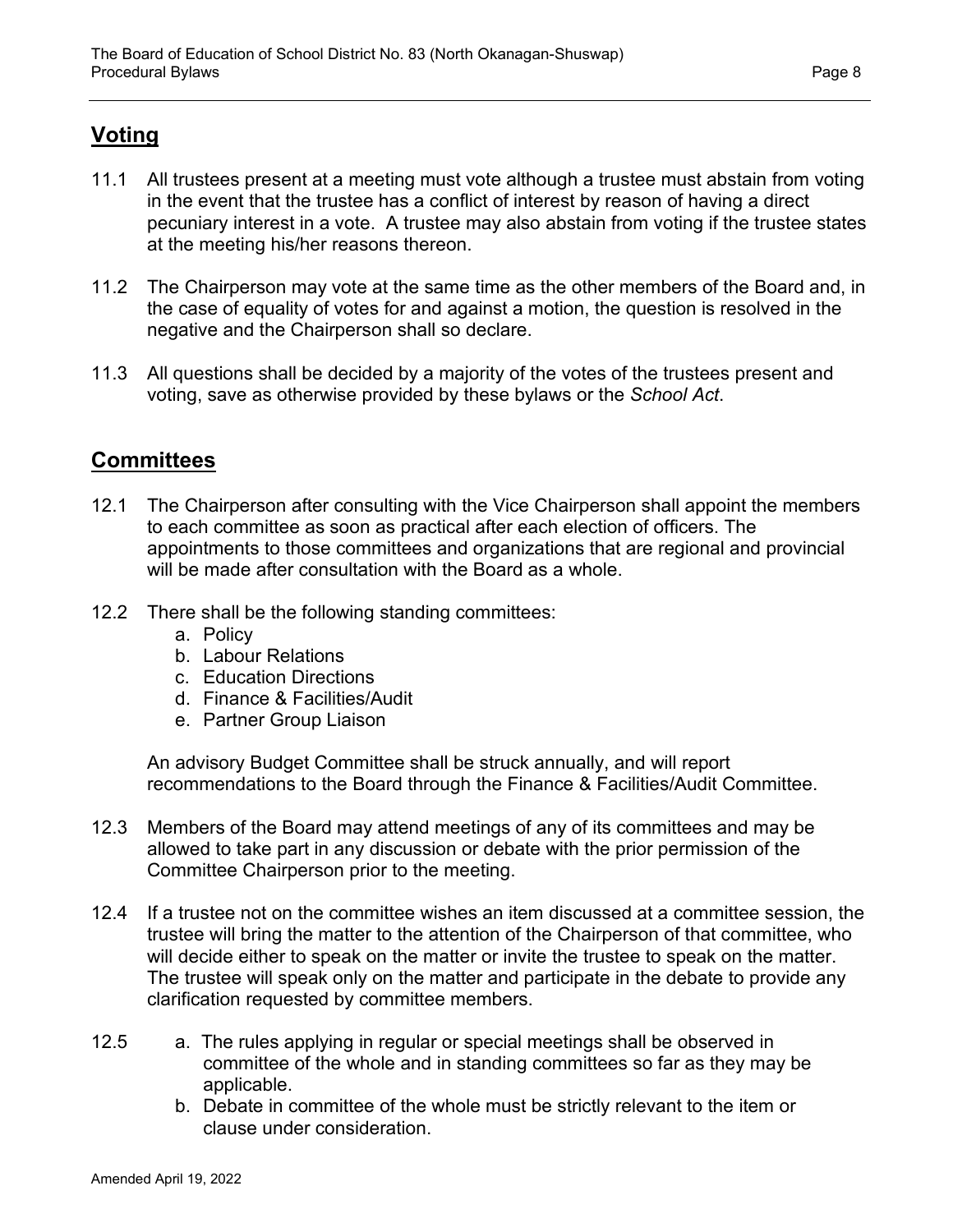- 12.6 On completion of deliberations on matters referred to it, a committee shall report its findings to the whole Board.
- 12.7 Committees shall take attendance and provide minutes of meetings, or reports, or a summary of topics discussed to the entire Board.

# **Bylaws and Resolutions**

- 13.1 All matters shall be dealt with by resolution or bylaw. A resolution may have only one reading but a bylaw shall have three readings.
- 13.2 The following matters shall only be resolved by bylaw:
	- a. Amendments to bylaws;
	- b. The rules of procedure of the Board and rules relative to the organization of meetings of the Board;
	- c. Regulation and control of the use of property owned and administered by the Board;
	- d. Where required by the *School Act*.

### **Procedure on Bylaws**

- 14.1 Written notice of intention to propose a procedural bylaw or amend a procedural bylaw shall be given at the meeting prior to the first reading. Trustees are to be given at least 48 hours' notice.
- 14.2 Every bylaw shall be given three readings.
- 14.3 The board may not give a bylaw more than two readings at any one meeting unless the members of the board who are present at the meeting unanimously agree to give the bylaw all three readings at that meeting. (*School Act* s.68.4*)*
- 14.4 The Secretary shall certify on a copy of each bylaw, the readings and the times thereof and the context of any amendment passed.
- 14.5 The trustee who introduces a bylaw may withdraw the same at any stage with unanimous consent.